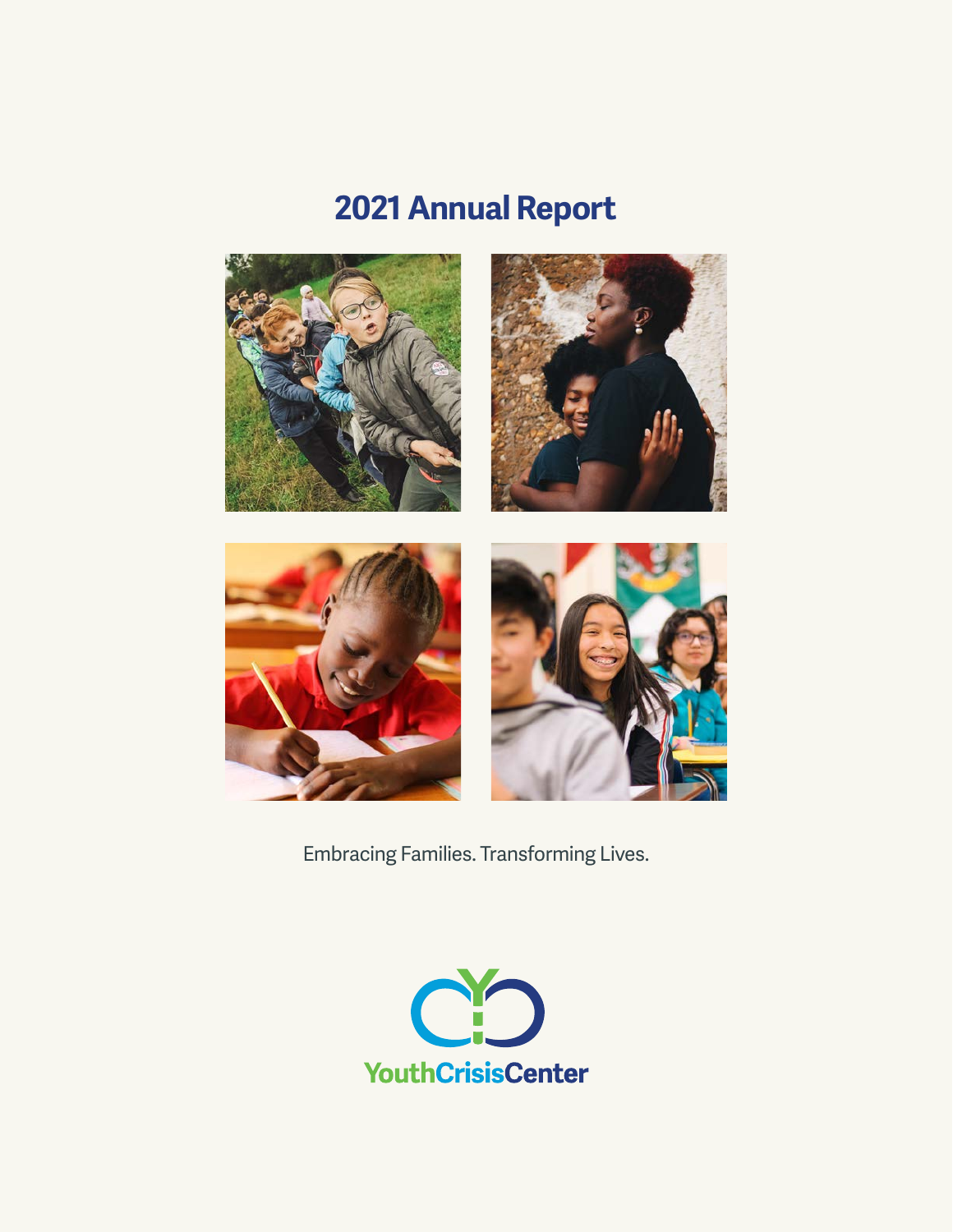#### **ABOUT**

**Founded in 1974 as Florida's first runaway program, we have grown to be one of the largest and best-known providers of services for children, teens, young adults and families. Our emphasis on care is for those who have been exposed to traumatic situations.**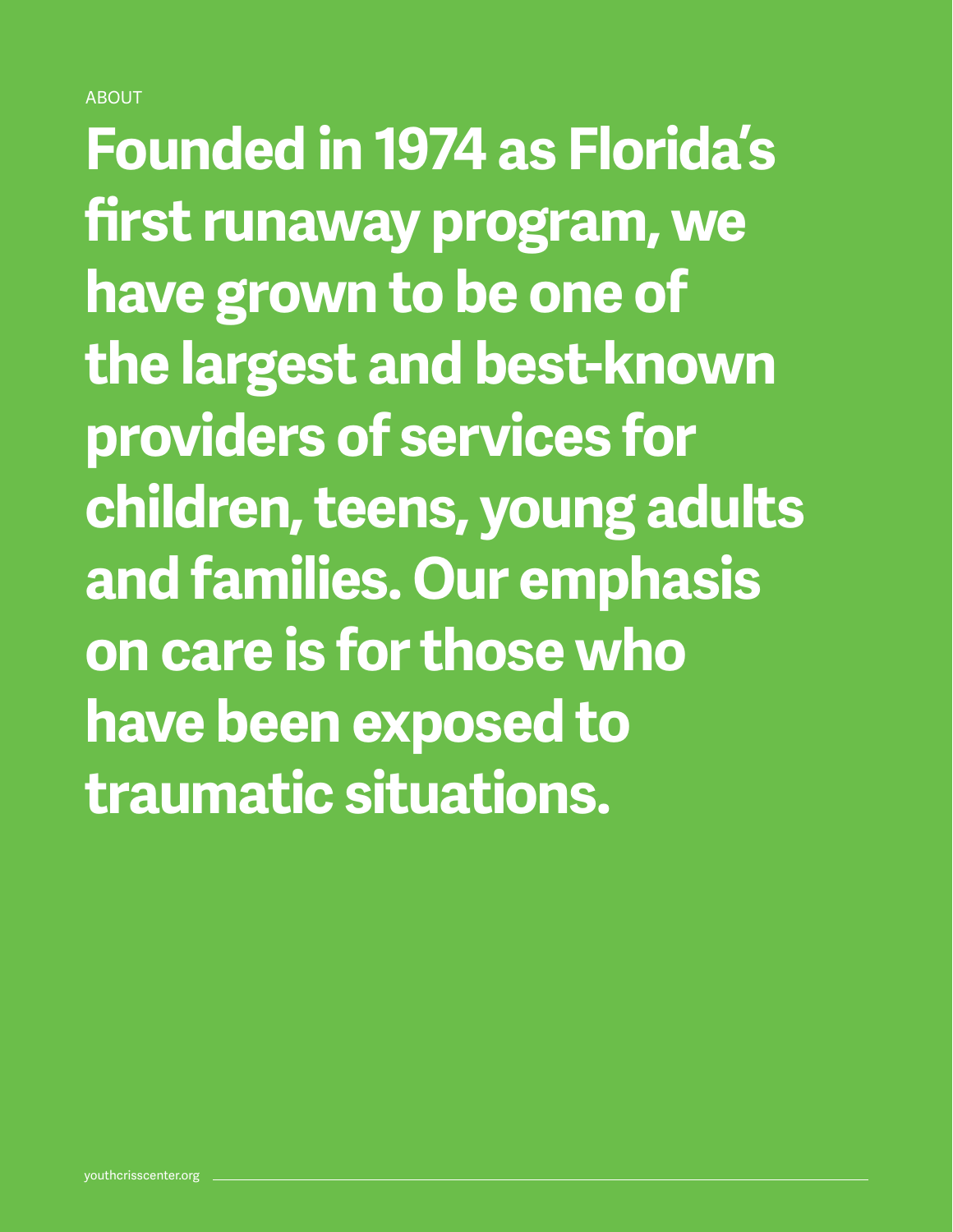#### **Message from Kim Sirdevan & Leonard Chatman**

Dear Friends,

It's hard to believe another year is behind us. We hope you and your family are well. This past year continued to be one with sporadic hardships as we continued to feel the effects from the pandemic. Nonetheless, we are extremely grateful that YCC continued to be there for our community, serving 1,833 clients with the utmost of passionate care from one of our six nationally accredited programs. We would like to share our story from this past year.

YCC provided face to face services to clients in a variety of settings, which included serving youth and young adults in schools, libraries, and our outpatient office. Our residential crisis care program opened its doors to several youth around the state when the pandemic temporarily closed the program in their hometown. Our unified approach to care is the cornerstone of collaboration with our partners around the state. No child will be left behind because of the effects of the pandemic. Yoga and visual art classes resumed with safe practices in place. The youth greatly benefitted from these services as they provided an outlet for their safe expression through the arts.

Throughout the year, YCC continued raising funds and developing operations to ensure our expanded service, House of Hope, served homeless young adults, inclusive of the LGBTQ+ population. The House of Hope opened in December of 2020 and provided 714 care days throughout the year.

As we ended this notable year of crisis and opportunities, we must take a moment to celebrate our successes. Our many collaborations with valued community partners; the opportunity to assist youth and families in a new capacity; the opportunity to ensure our programs reach youth and families who otherwise may not seek assistance; and the opportunity to work toward ending homelessness among our young adult population. Together, we continue to embrace families and transform lives.

With gratitude,

Indevan

**Kim Sirdevan, LCSW** President and CEO

MM M

**Leonard Chatman Jr.** Chairman, YCC Board



youthcrisscenter.org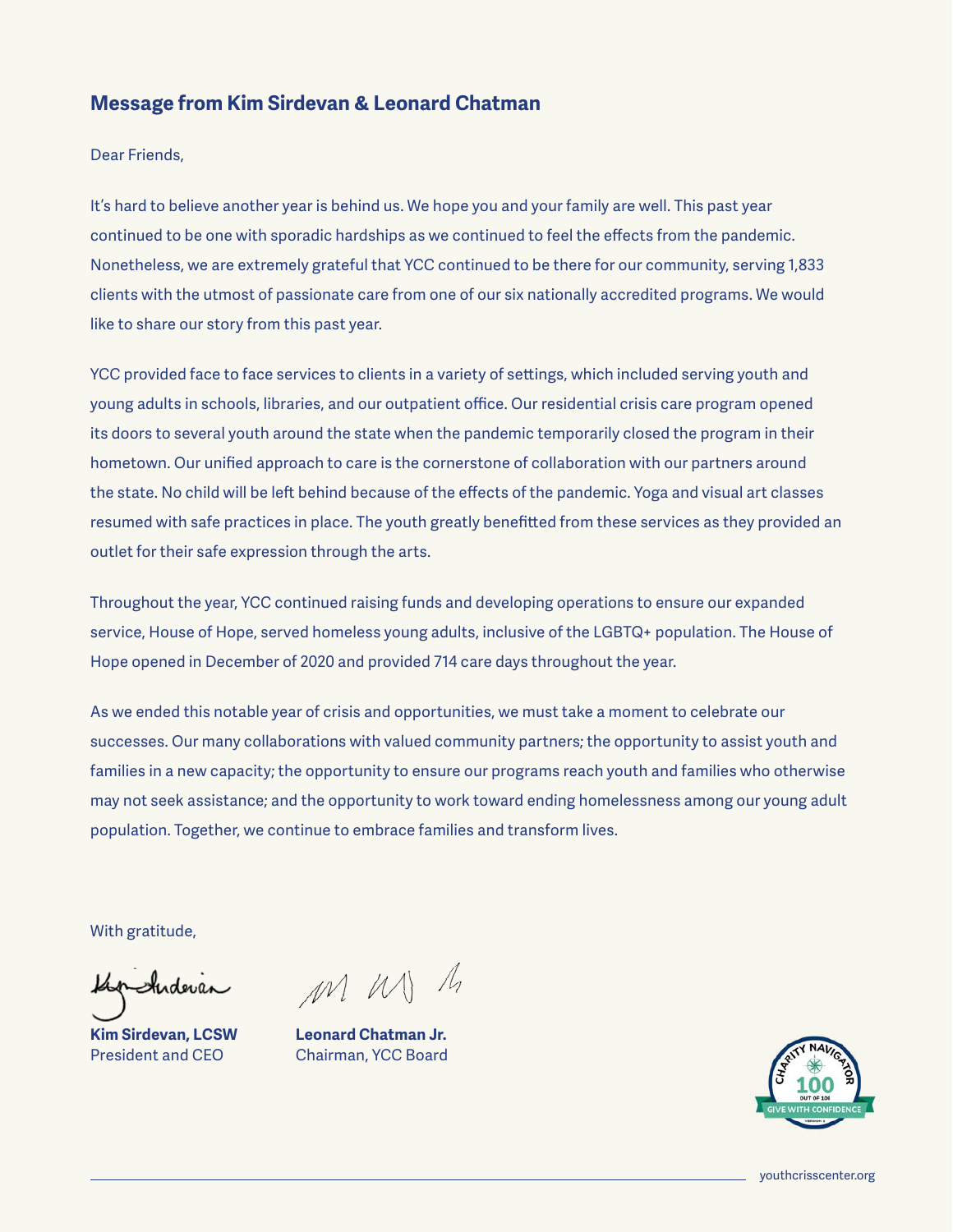WHO WE SERVE

**Our nationally accredited programs provide residential crisis care services, mental health counseling, life skills training and transitional living services.**

#### **BOARD OF DIRECTORS**

Leonard Chatman Jr., Board Chair Kate Estes, Vice Chair Patrick Lynch, Vice Chair Landon Strickland, Treasurer Nina Madanlou, Secretary Leila Sundstrom, Past Chair Jeremy Bond Elaine Brown Carly Clukey Andre Daniels Leslie Freeman Lewis Fusco, Esq. Caleb Garrett Catherine Graham John High Tammy Hodo Cathy Hurst Bill Joel, Esq. Gary Monahan Adam Pendley Aaron Sigall Leofric Thomas, Jr. Melissa Thomas

**1,833 children, teens, young adults and their families were helped**

#### **LEADERSHIP TEAM**

**Kim Sirdevan**  President and CEO

**Stepheny Durham** Chief Operating Officer

**Jenny Sanchez** Human Resources Director

**Carissa Brede** Clinical Director

**Logan Farrelly**  CINS FINS Director

**Tamika Gloston** Director of Residential Services

**Pete Hicks** Director of Strategic Partnerships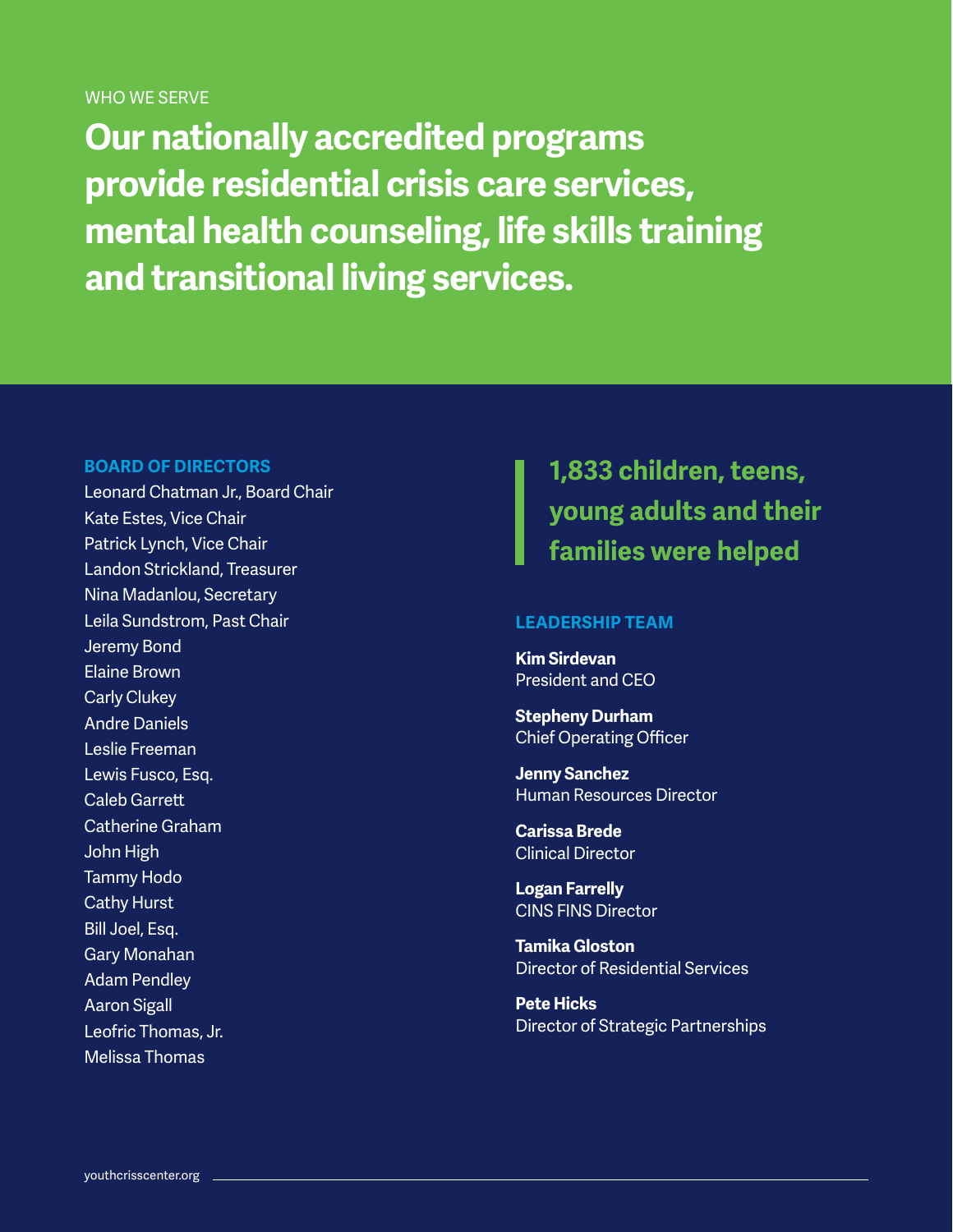| 695 | youth served (ages 6-17)                                   |
|-----|------------------------------------------------------------|
| 65% | completed counseling services                              |
| 92% | attended school regularly<br>at the completion of services |

# **Residential Crisis Care**

- **323** youth served (ages 10-17) for a total of 4,139 care days
- **22** admitted under the domestic violence respite program
- **100%** screened by nursing staff within 24 hours of intake
- **100%** reunited with their family upon completion of services
- **100%** successfully completed services

## **SNAP in Schools**

- **263** children (ages 6-11) served in Duval and St. Johns counties
- **8** schools participated
- **233** sessions conducted in elementary classrooms
- **90%** completed the program
- **100%** attended school regularly 30 days after completion

## **SNAP Clinical**

**94%** received employment skills training 40 children (ages 6-11), 52 parents and 32 siblings served in Duval and St. Johns counties with 343 group sessions focused on anger management, anti-bullying behaviors and problem-solving skills

- **77%** completed the program
- **95%** attended school regularly 30 days upon completion
- **94%** remained with their parents 60 days after completing the program

## **Family Link Outpatient Behavioral Health**

#### 377 clients (ages 3 and up) presented with these primary diagnoses

- **23%** major depressive disorders
- **21%** ADHD/ADD
- **15%** anxiety disorders
- **13%** adjustment disorders
- **9%** disruptive, impulse control, conduct disorders
- **8%** trauma-related disorders
- **1%** autism spectrum disorders
- **1%** bipolar disorders
- **1%** substance use disorders

# **Transitional Living Program**

- **30** clients (ages 18-21) served in Clay and Duval Touchstone Villages
- **15** entered the program with a high school diploma; 6 graduated high school while in the program; 5 enrolled in higher education
- **55%** successfully mastered life skills such as money management, financial planning, effective communication, stress management and healthy daily habits
- **43%** who resided in the program for at least nine months were steadily employed
- 

#### **House of Hope**

- **21** young adults served (ages 18-24) for a total of 714 care days
- **95%** were screened by YCC nursing staff within 24 hours of intake
- **43%** successful completed services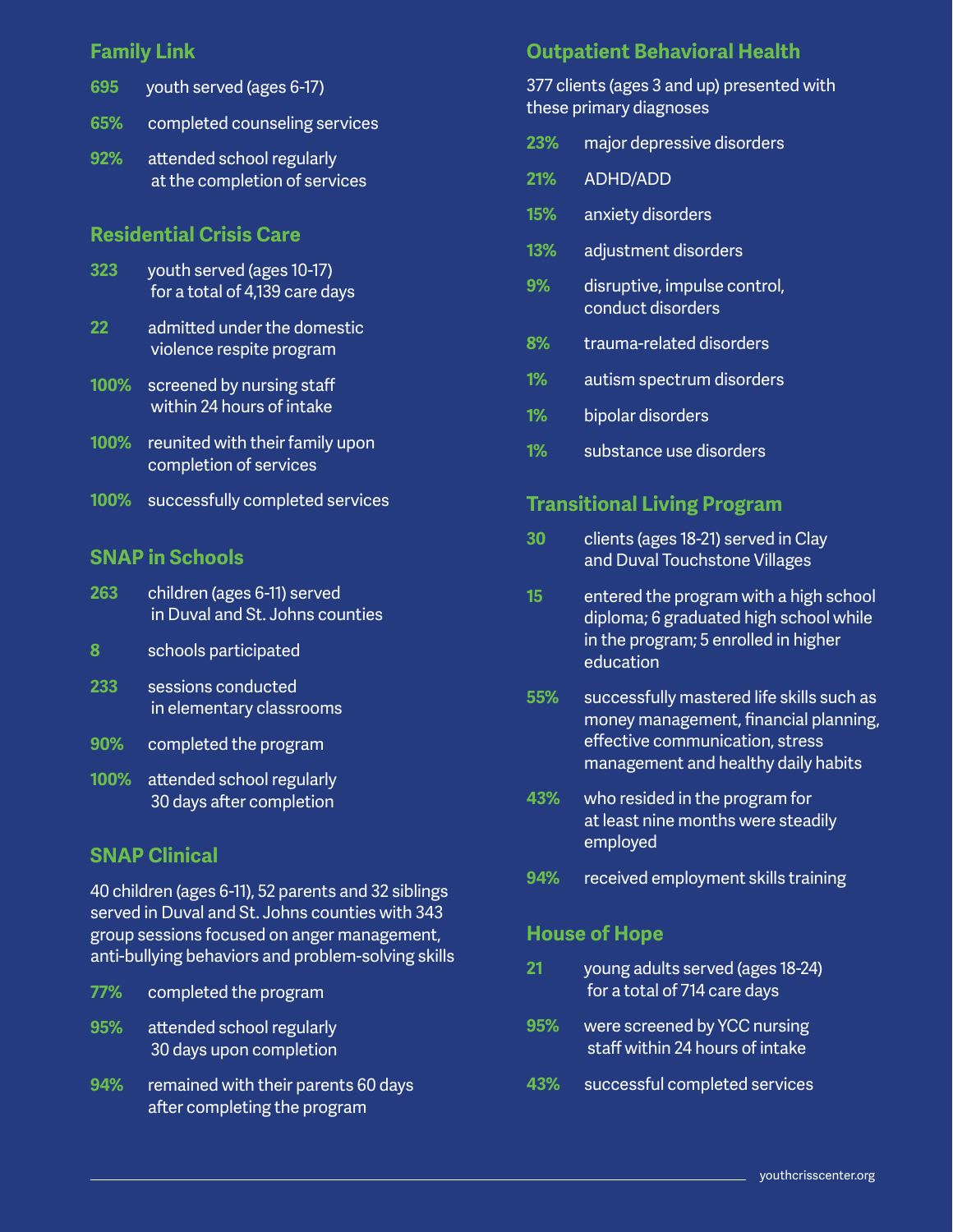#### **DONORS**

Aaron Sigall Aaron Wallace Adam Pogachnik Alan & Pam Green Family Foundation Alan Byrd & Associates Amazon Smile Foundation Amy Vincent Andre Daniels Andre Gethers Andrew Ferguson Andy Baggs Autumn Warner Baptist Health Systems bestbet Betsy Miller Bill.com Blair Knighting Bozard Ford Brad Johnson Brian Teeple Bruce Fox Bryan Borucki Bryan Reuss Bucky Flye Carly Clukey Charities Aid Foundation of America Charlene Diaz Chartrand Family Foundation Christopher Johnson Clukey & Tebualt, LLC Community Bag Program CSX Foundation Daniel Dugger Daniel Fernandez David Rey David Stanford Dianne Main Dot McElvov Elaine Brown Engineering Recruiting Experts Eric Havixbeck Erin Eaton Erin O'Brien

Florence Bobo Florida Network of Youth and Family Services Frank Molinaro Frontstream Gary Stewart GBX Associates LLC George Greco Glorimar Hutchinson Gwendolyn Yates Hannah Youngworth Hayden Hurst Family Foundation Hoeina Madanlou J.M. McDonald Foundation Inc. Jack Hulsberg Jacksonville Jaguars Foundation James Pendley JASMYN Jason Dillaberry Jay Solomon Jeremy McDermet Jesse Alexander John High John Paschall John Rutherford Jordan Cook Josh Cockriel Joyce Englander Julia Landon College Prep Julie McNeil Julington Barre, LLC JW Building Construction Kathryn Grace Kimley-Horn Krista Frazee Kristen Dietzen Laminations Landon Strickland LandSouth Construction, LLC Leah Mose Lee Kaplan Leila Sundstrom Leonard Chatman Jr. Leslie Freeman Louis Fegan

Lynx BuyBack Maria Barbosa Maria Eggers Mark Usdin Mary Koehlinger Matthew Fernandez Meagan Lamey Michael Heaney Michael Swanson Moe's Southwest Grill Myles Lane Natalie Coupe Navy Federal Credit Union Network for Good Nicola Barnack Pamela Elder Patrick Lynch PayPal Giving Fund Perfect Storm Strength and Conditioning PGA Tour, Inc. Philadelphia Insurance PTI Sports Marketing Pure Youth R & R Logistics Group Inc. Random Acts Raymond Losch Rhoda Goldstein Richard & Patricia Campana Richard Langlori Rob Carryl Rob Vergnolle Robert (Bob) Jacobs Robert Ellison Robert Hudson Robert Hutchison Robert Weber Rotary Club of Jacksonville Rotary Club of Orange Park Sunrise Ryan Collins Sameatria Okam Sarah Root Scott Sirdevan Shida Ruffin Shiloh Metropolitan

Baptist Church Simon Bogason Solanna Pass Southeast Orthopedic Specialists Stephen Joost T Mak International Tanzania Jones Teresa Davlantes The Bailey Group The Benevity Community Impact Fund The Blackbaud Giving Fund The Community Foundation for Northeast Florida The Hartley Press The Home Depot The Jim Moran Foundation The Thomas M. & Irene B. Kirbo Charitable Foundation Thomas and Dana Cunnigham Thomas Inman TIAA Bank Timothy and Nancy Reynolds TLC Total Lawn Care Torrie Clark Tory Eulenfeld Ugina Gardner United Way of Greater Cincinnati United Way of Northeast Florida United Way of St. Johns County UPS Vystar Credit Union Wade Teague William Joel YourCause, LLC Trustee for Anderson Yvonne Morgan Zonnetta Thomas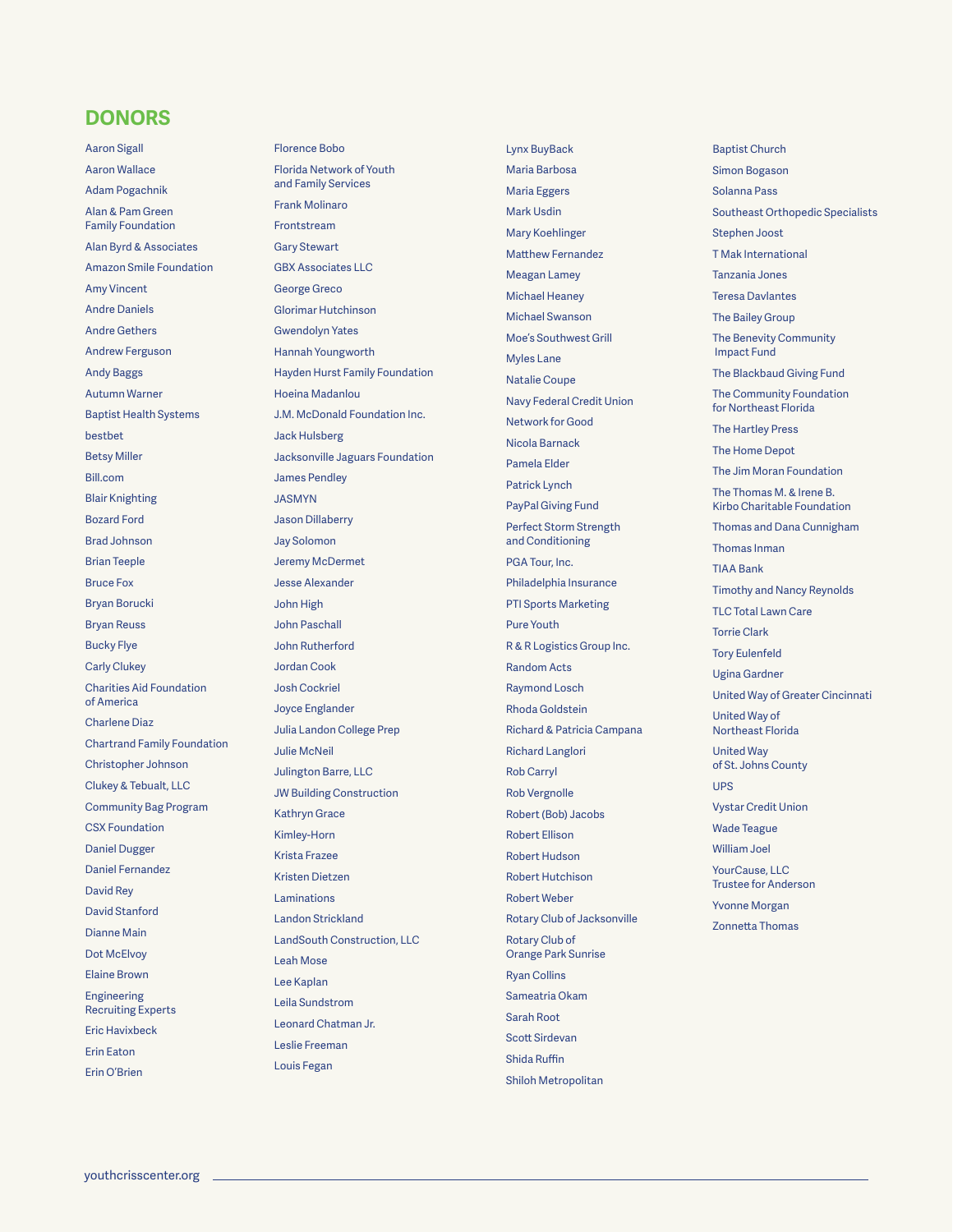

## **FINANCIALS**

|                                             | %   | Revenue         |
|---------------------------------------------|-----|-----------------|
| <b>Government Contracts &amp; Grants</b>    | 84% | \$3,926,786     |
| <b>Private Donations/Grants/Fundraising</b> | 7%  | \$303,103       |
| <b>Outpatient Services</b>                  | 6%  | \$285,758       |
| Investment Income                           | 2%  | \$83,394        |
| Other                                       | 1%  | \$39,603        |
| <b>Total Revenue</b>                        |     | \$4,638,644     |
|                                             |     |                 |
|                                             | %   | <b>Expenses</b> |
| <b>Program Services</b>                     | 82% | \$3,694,551     |
| <b>Management &amp; Administration</b>      | 5%  | \$207,668       |
| <b>Fundraising</b>                          | 6%  | \$252,254       |
| Depreciation                                | 7%  | \$304,499       |
| <b>Total Expenses</b>                       |     | \$4,458,972     |
|                                             |     |                 |

# **Changing Lives**

Arriving at YCC with her certified nursing assistant (CNA) license and not much else, a 20 year-old woman completely turned her life around despite years of unsteady housing and little to no family support. Working with our counselors and staff, this young adult showed indication of various cognitive issues as well as anxiety, depression, and poor interpersonal skills. Upon moving into Touchstone Village, she started taking one step at a time to a better quality of life. For the first time, she had a place to herself, filled with the comforts of home: dishes, linens, food, furniture and cleaning supplies.

Referring to those who support the YCC including the Jim Moran Foundation, she shared, "I'm humbled by the amount of love and consideration people have for someone they've never even met."

YCC transition specialists worked with her on her resume and job applications resulting in a position at a local assisted living facility. She also continues building her independent living skills in individual and group sessions while saving money to find an apartment of her own. Today, she's working two jobs, has been reunited with her twin sister and has submitted an application for an apartment.